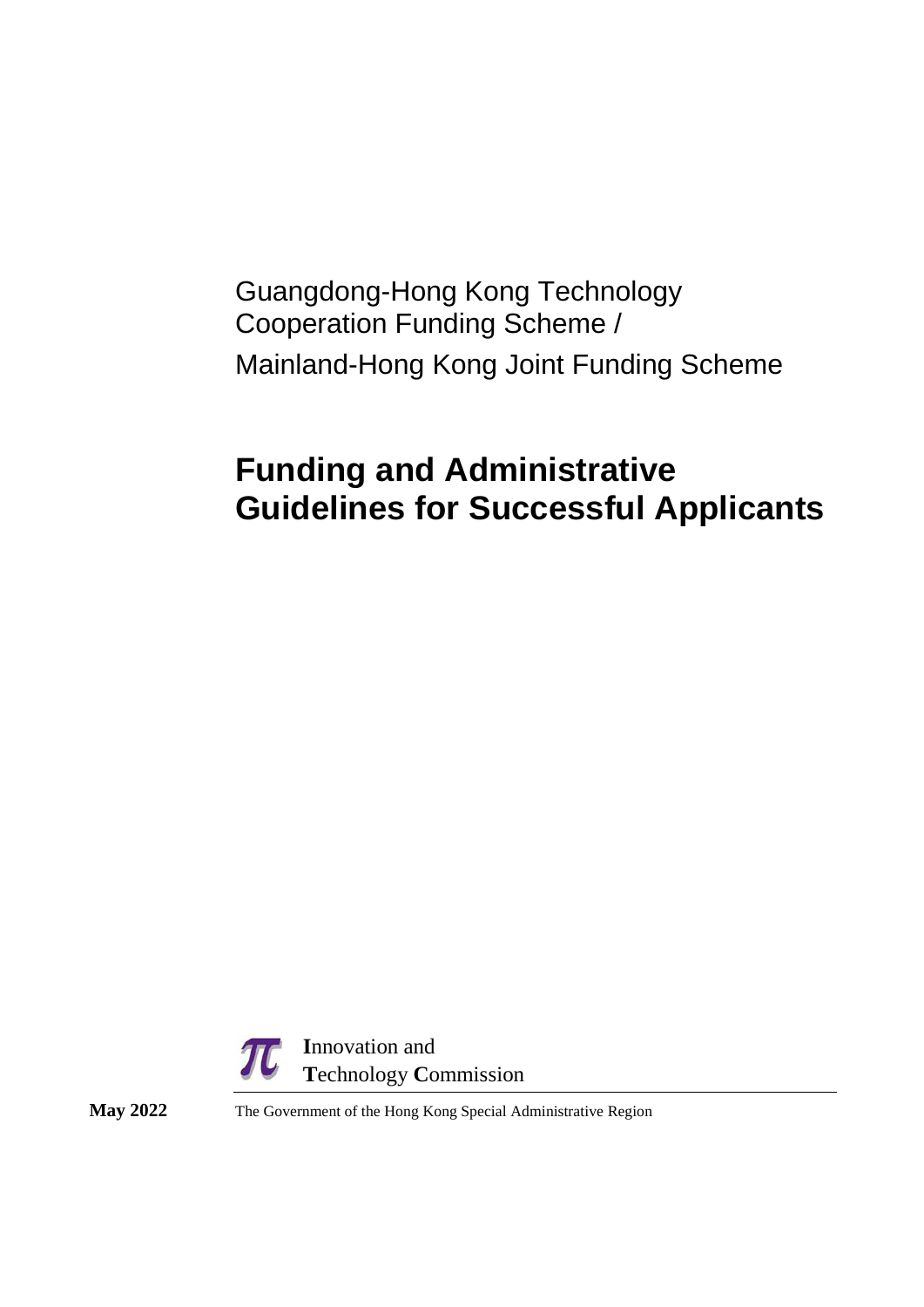## *(1) INTRODUCTION*

1.1 This document sets out the general funding and administrative guidelines for research and development (R&D) projects funded under the Guangdong-Hong Kong Technology Cooperation Funding Scheme (TCFS)/Mainland-Hong Kong Joint Funding Scheme (MHKJFS) of the Innovation and Technology Fund (ITF).

## *(2) PROJECT AGREEMENT AND PROJECT ACCOUNT*

## 2.1 *Project Agreement*

2.1.1 After funding approval has been obtained from the Commissioner for Innovation and Technology (CIT), the lead applicant (and industry co-applicant for collaborative projects) should sign an agreement with the Government of the Hong Kong Special Administrative Region ("the Government") before commencing the project.

## 2.2 *Project Coordinator*

- 2.2.1 The project coordinator is responsible for overseeing the project generally; monitoring its expenditure and ensuring the proper usage of project funds in accordance with the approved budget and other guidelines and instructions set for the projects; liaising with and answering all enquiries/requests raised by the Innovation and Technology Commission (ITC) for information and clarification on all aspects of the project; and attending progress meetings on the project.
- 2.2.2 The project coordinator must have all outstanding reports and/or audited accounts of all other ITF-funded R&D projects<sup>[1](#page-1-0)</sup> under his/her purview submitted to ITC before the commencement of a new project.
- 2.2.3 For collaborative projects, the project coordinator should report to ITC within 4 weeks if the industry co-applicant fails to contribute on or before the due date specified in the project agreement. ITC reserves the right to terminate the project if the concerned sponsorship is still outstanding 5 months after the due date specified in the project agreement.

## 2.3 *Project Account and Interest*

[2](#page-1-1).3.1 The lead applicant, viz. R&D Centres or designated local public research institutes<sup>2</sup>, should open a separate risk-free interest-bearing bank account (project bank account) with a licensed bank registered under the Banking Ordinance (Cap. 155) under its name specifically for processing all receipts and payments of all ITF projects, and

<span id="page-1-0"></span> <sup>1</sup> Including R&D projects under the Innovation and Technology Support Programme, the MHKJFS, the TCFS, the University-Industry Collaboration Programme, the Partnership Research Programme, the Midstream Research Programme for Universities, and the Public Sector Trial Scheme.

<span id="page-1-1"></span><sup>2</sup> They are local universities (including all University Grants Committee (UGC)-funded institutions), self-financing degree-awarding institutions registered under the Post-Secondary Colleges Ordinance (Cap. 320), the Hong Kong Productivity Council, the Vocational Training Council, the Clothing Industry Training Authority and the Hong Kong Institute of Biotechnology.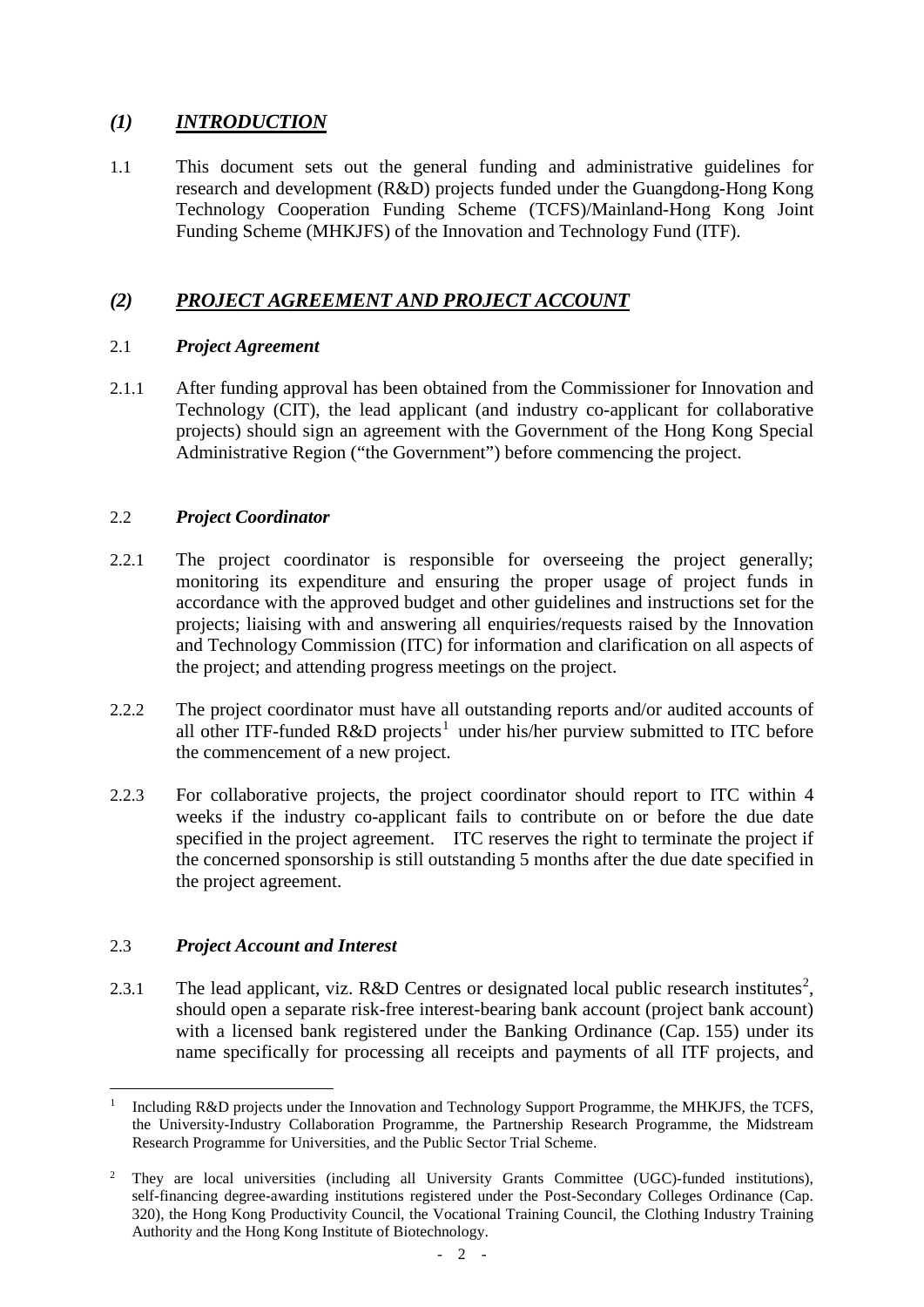assign a unique account code specifically for processing all receipts and payments of each project.

2.3.2 Unless otherwise specified in the project agreements, all interest income generated in the risk-free interest-bearing project bank account should be credited to the project account and returned to the Government upon completion of the project or termination of the project agreement.

#### 2.4 *Books and Records*

- 2.4.1 Accounting on an accrual basis should be adopted for all TCFS/MHKJFS projects. Unless otherwise approved by ITC, expenditure could only be charged to the project account after the equipment and goods have been received or services delivered. Sponsorship and all other income derived from the project during the project period, budgeted or not, should form part of the project income and should be used solely for the project until its completion or termination. All the income and expenditure of a project must be received/accrued and expended (paid)/accrued respectively in accordance with the basis of each expenditure item in the approved budget.
- 2.4.2 The Director of Audit may carry out value for money studies on any organisation in receipt of ITF grants. ITC reserves the right to require the lead applicant to return any misspent amount together with interest income accrued to the Government.

#### 2.5 *Auditing Requirements*

- 2.5.1 The project coordinator is required to submit annual and/or final audited accounts to assure the Government that the project funds are applied to the project in accordance with the approved budget and in compliance with the terms and conditions for ITF projects. The annual and/or final audited accounts should be reported by independent auditors who must be Certified Public Accountants holding a practising certificate registered under the Professional Accountants Ordinance (Cap. 50) (the Auditors) and conducted in accordance with the latest version of the Notes for Auditors of Recipient Organisations (the Notes) issued by ITC.
- 2.5.2 The lead applicant should specify in the engagement letter for the employment of the Auditors that they should strictly follow the requirements and the specimen stipulated in the latest version of the Notes in conducting reasonable assurance engagements and preparing auditors' reports for annual and/or final accounts of the project. The engagement letter should also specify that CIT, the Director of Audit and his authorised representatives should have the right to communicate with the Auditors on matters concerning the annual and/or final audited accounts and the supporting statements.
- 2.5.3 The lead applicant is required to make available to the Auditors all information, documents and explanations relating to the project.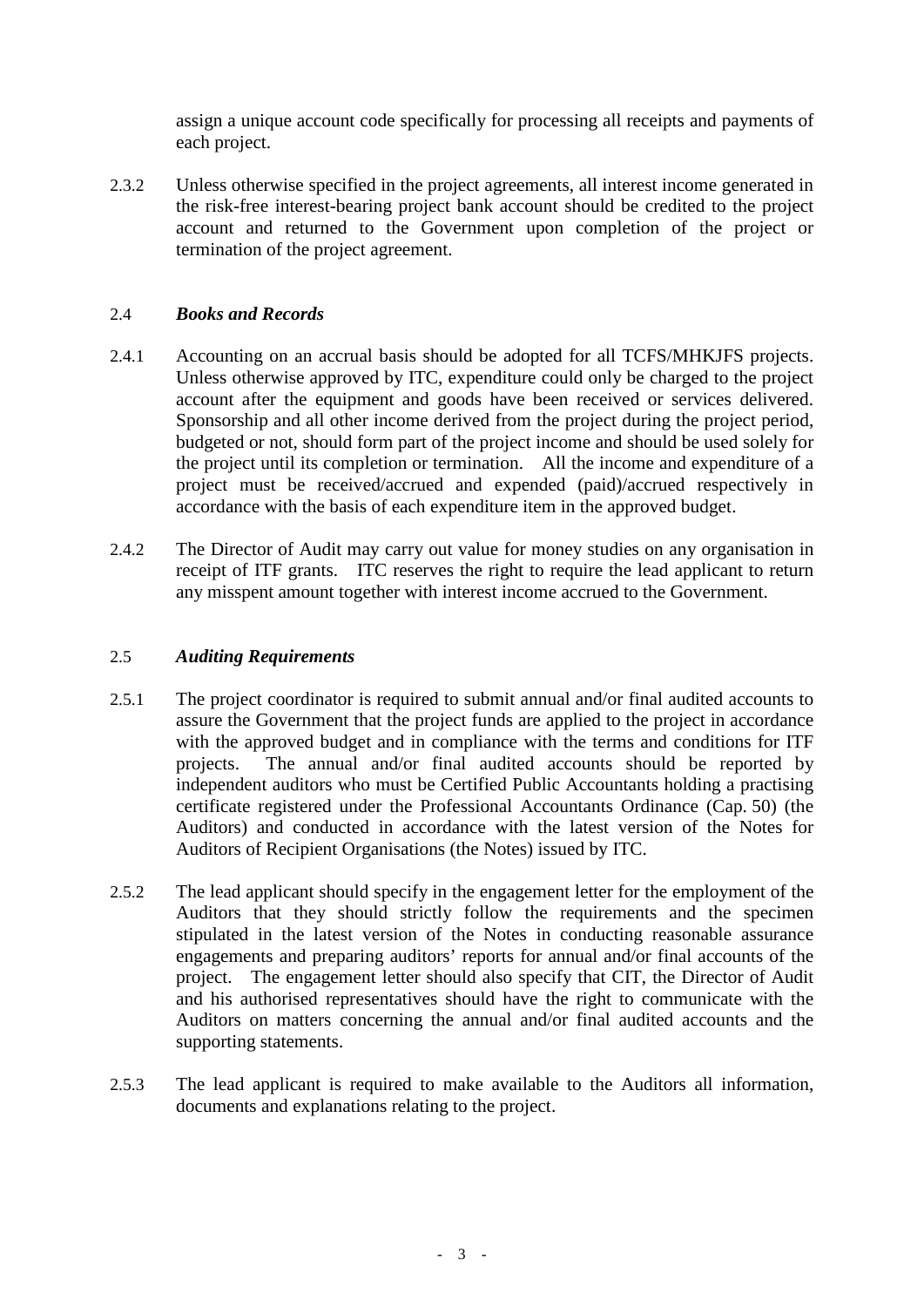## 2.6 *Change Requests*

- 2.6.1 An approved project is required to be carried out strictly in accordance with the final proposal appended to the project agreement. Any modification, amendment or addition to the project or the agreement, including change of the project commencement or completion date, project coordinator or key equipment, scope, methodology, budget or cashflow projection, will require prior approval by ITC. Unless otherwise agreed by CIT, change of the industry co-applicant under collaborative projects should not be allowed. The project coordinator should inform ITC well in advance by submitting a change request electronically through the Innovation and Technology Commission Funding Administrative System (ITCFAS).
- 2.6.2 Where the cumulative deviation of expenditure for a category does not exceed 30% of the original approved budget and does not result in any increase in the total approved project cost and the total amount of ITF grant requested, prior approval from ITC is not required. However, any virement as a result and the underlying reasons should be reported in the relevant progress report(s) and/or final report. If the deviation exceeds 30% of the original approved budget, prior approval from ITC is required and such request should be made electronically through the ITCFAS.
- 2.6.3 As a general rule, transfer of budgeted expenditure for patent registration to other cost items is not allowed.

## *(3) PROJECT EXPENDITURE*

## 3.1 *ITF Funding*

- 3.1.1 All project funds (including ITF grants, sponsorship and other income derived from the project during the project period) must be used exclusively for the project and incurred within the project period. It may be used for covering -
	- (a) the costs of manpower employed specifically for carrying out the project;
	- (b) new equipment procured specifically for carrying out the project; and
	- (c) other direct costs which are specifically incurred for carrying out the project.
- 3.1.2 In general, up to 50% of the approved total project cost (net of overheads) can be incurred in the Mainland. When certain R&D tasks need to be conducted outside Hong Kong (other than the Mainland), prior approval from ITC must be sought with justifications.

#### *Manpower*

3.1.3 Project funding can generally be used to cover the salary of project staff, including employer's mandatory contribution to the Mandatory Provident Fund (MPF), contract gratuities, annual salary adjustment (excluding increments and promotions) and general fringe benefits (e.g. medical) in accordance with the established mechanism of the relevant R&D Centres and designated local public research institutes. Only manpower costs relating to R&D functions incurred exclusively for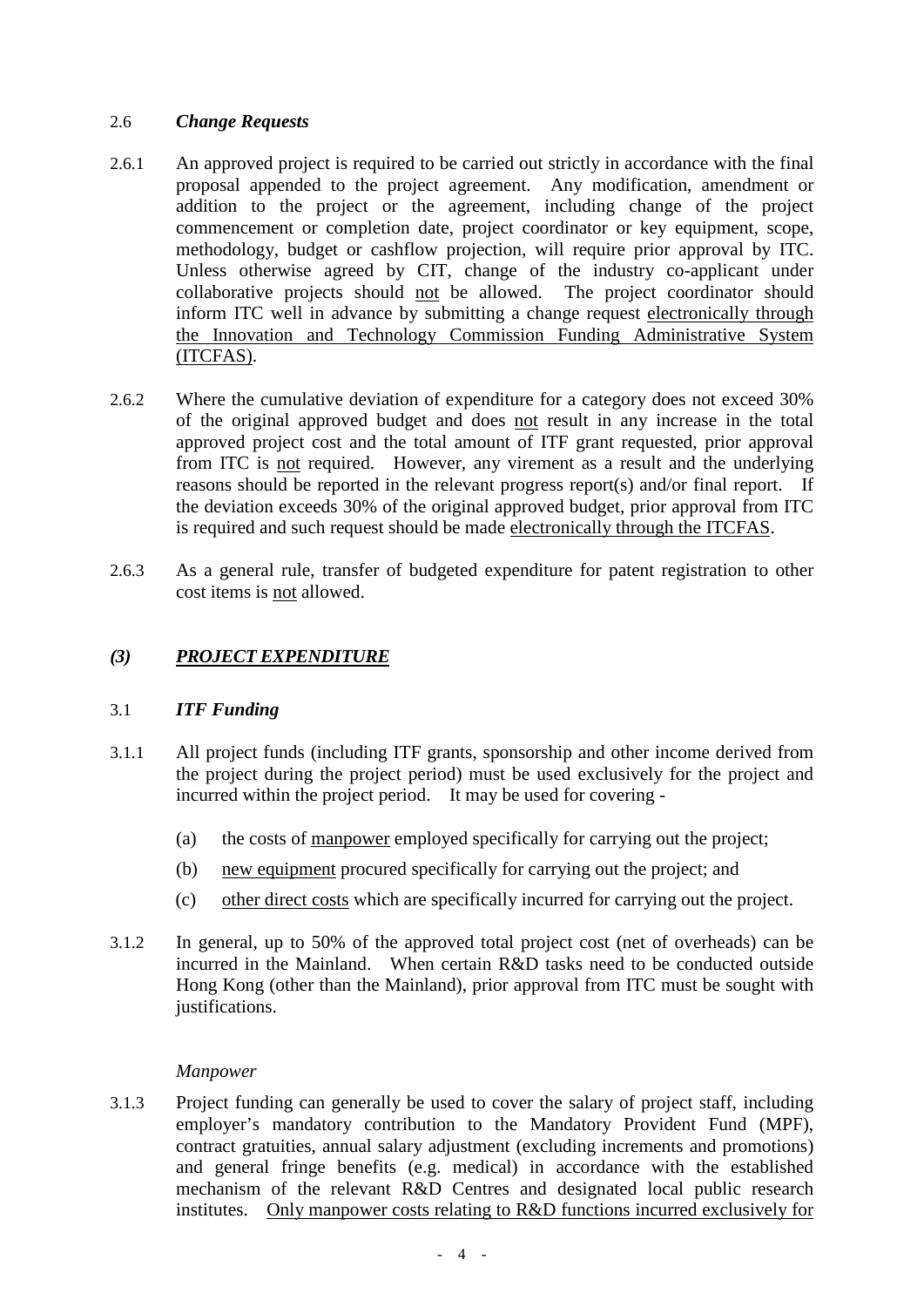#### carrying out the project within the project period can be covered.

- 3.1.4 Specifically, project funds cannot be used to cover allowances such as expenses on housing (including nominal rental for quarters), education, training, passage and travelling<sup>[3](#page-4-0)</sup>, food, insurance, severance pay, overtime and untaken leave, etc.
- 3.1.5 As a general rule, the lead applicant or the industry co-applicant must not charge the salary of their existing staff against the project unless this is a deployment absolutely necessary and essential for the project and ITC's prior approval has been obtained. This principle should apply irrespective of whether the relevant service/work is carried out within or outside normal working hours of the person concerned.

## *Equipment*

- 3.1.6 Cost of new equipment for implementing the project can be charged to the project account. In general, hire-purchase of equipment is not allowed. If the new equipment is to be shared among different projects with its cost charged on a pro-rata basis under each project, the lead applicant is required to maintain a record on the usage of the equipment by the concerned projects for cost allocation purpose. Maintenance cost of the existing equipment can be charged against the project account on a pro-rata basis if a record on the usage of the equipment is properly maintained.
- 3.1.7 Specifically, project funds cannot be used to cover
	- (a) charges/time cost for use of existing equipment owned by the lead applicant and/or industry co-applicant;
	- (b) depreciation/amortisation or provisions not representing actual expenses incurred; and
	- (c) general office and IT equipment.
- 3.1.8 Subject to ITC's prior approval and the following general principles, any piece of equipment for the project purchased using the project funds may be installed in the facilities of supporting parties located outside Hong Kong -
	- (a) the equipment remains under the ownership of the lead applicant for at least two additional years thereafter;
	- (b) the equipment is installed in a university or a public research institute (not a private company); and
	- (c) the cost of the equipment concerned should not account for a dominant part of the equipment budget (in general, the total cost of all equipment to be installed outside Hong Kong should be less than 25% of the total equipment budget, as a

<span id="page-4-0"></span> <sup>3</sup> Travelling if fully justified and at reasonable cost (e.g. economy class fare only if applicable) that are of direct relevance to the project can be included in the budget **subject to a cap of no more than 5% of the total amount of funds requested from the ITF.** These should be itemised and put under the category of "Other Direct Costs" in the budget of the application proposal for ITC's approval. Unless exceptionally justified, the number of participant per trip should be limited to no more than one person from the project team, members of which shall be from the lead applicant or the implementing organisation(s) (if applicable).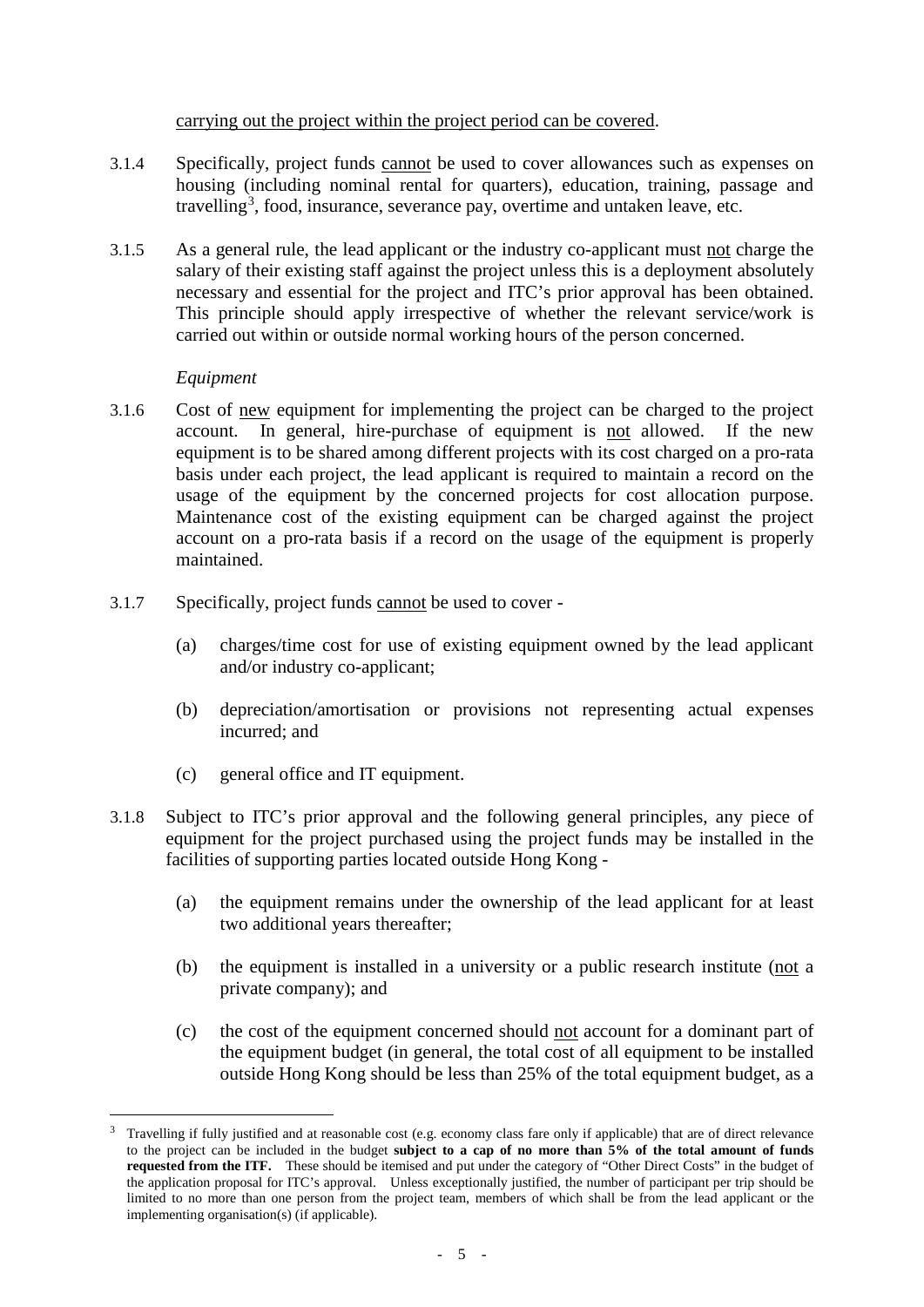substantial part of the R&D activities is required to be conducted in Hong Kong).

- 3.1.9 Where necessary, ITC may require the lead applicant to transfer any equipment costing HK\$500,000 or above purchased under the project to the Government or another party within a period of two years after project completion or termination of the project agreement.
- 3.1.10 As a general rule, the lead applicant is required to keep all equipment costing less than HK\$500,000 purchased for the project for at least two years after project completion or termination of the project agreement and should make such equipment available for ITC and the Director of Audit's inspection upon request.
- 3.1.11 For collaborative projects, the title to all equipment procured will vest with the lead applicant. The industry co-applicant, however, has the right to use the equipment during the project period. Both the lead applicant and industry co-applicant should make the equipment available for ITC and the Director of Audit's inspection upon request within two years after project completion or termination of the project agreement.

#### *Other Direct Costs*

- 3.1.12 Project funds can be used to cover
	- (a) External consultancy, purchase of consumables and technology licences, as well as promotion and marketing activities for disseminating project deliverables and technology transfer under platform projects.
	- (b) Patent registration fee for functional inventions directly relating to the project may also be included in the budget. The above notwithstanding, the patent registration fee charged to the project account should not exceed HK\$250,000.
	- (c) The maximum funding support allowed for an annual/final audited accounts of a project costing less than HK\$1 million, between HK\$1 million and HK\$5 million and more than HK\$5 million should not be more than HK\$8,000, HK\$14,000 and HK\$20,000 respectively.
- 3.1.13 As a general rule, services provided by the lead applicant, industry co-applicant and/or the implementing organisation (e.g. inter-departmental charges for universities) are not allowed to be charged to the ITF. ITC may however consider approving the charging of such services to the ITF project account on the following basis -
	- (a) prior application is made to ITC on grounds of operational efficiency, reliability and quality of services, etc.;
	- (b) the services are not general or administrative support in nature, such as personnel, accounting, security, cleansing, library services, etc. as listed above. Examples of allowable services are printing and testing services. Other services should be considered on a case-by-case basis; and
	- (c) the charges should only be at cost.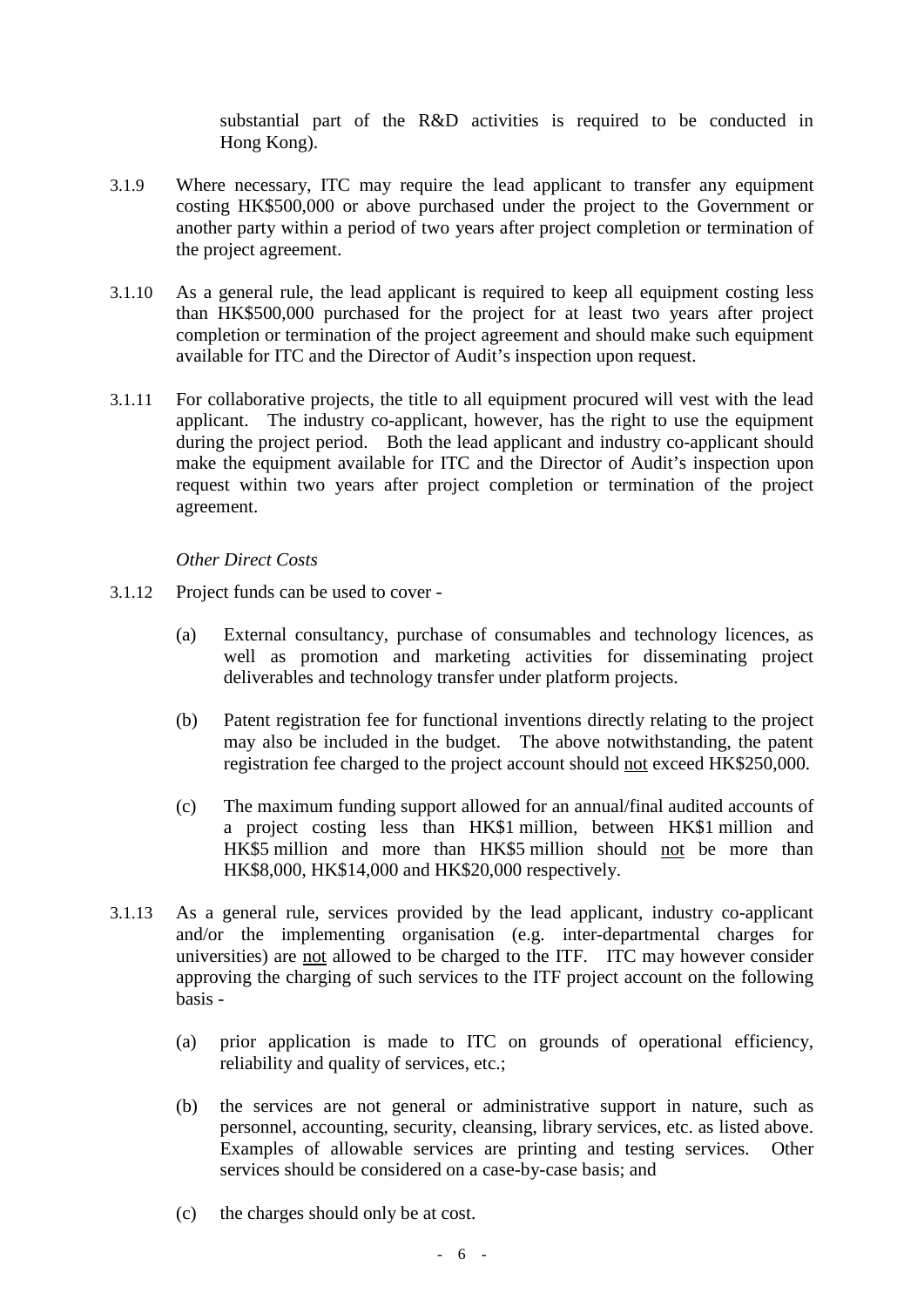#### *Administrative Overheads*

3.1.14 For platform projects, the administrative overheads up to 15% of the total amount of funds requested from the ITF (net of overheads) can be included in the project budget; while for collaborative projects, up to 15% of the approved project cost (net of overheads) can be included. The industry co-applicant is required to pay its share of administrative overheads (in the form of cash) proportional to its contribution to the project.

#### *Unallowable Cost Items*

- 3.1.15 Project funds cannot be used to cover
	- (a) building facilities (including office, laboratory, accommodation) rates, rental, renovation, and operation, repair and maintenance expenses;
	- (b) costs of setting up office or forming association/consortium;
	- (c) utilities charges for electricity, gas, water, telephone and fax;
	- (d) transport shuttle bus services and home to workplace travelling expenses;
	- (e) general administration and office expenses;
	- (f) staff-related costs provident fund handling charges, staff training and development costs and staff facilities;
	- (g) entertainment expenses, and any prizes, either in the form of cash or other types of souvenirs;
	- (h) advertisement (except for disseminating project deliverables, or staff recruitment);
	- (i) organisation of trade missions and participation fees at study/trade missions for individuals/companies;
	- (j) charges for non-R&D services (e.g. accounting, personnel, procurement, library, security, cleansing, legal, and central and departmental administrative support) provided by the lead applicant/industry co-applicant or their contractors/agents;
	- (k) costs related to prior/subsequent year(s)/period(s) adjustment(s); and
	- (l) capital financing expenses, e.g. mortgage and interest on loans/overdrafts.
- 3.1.16 The list of unallowable cost items for manpower, equipment and other direct costs set out above is not exhaustive. The lead applicant should consult ITC if they have any doubt whether an item could be charged to a project account.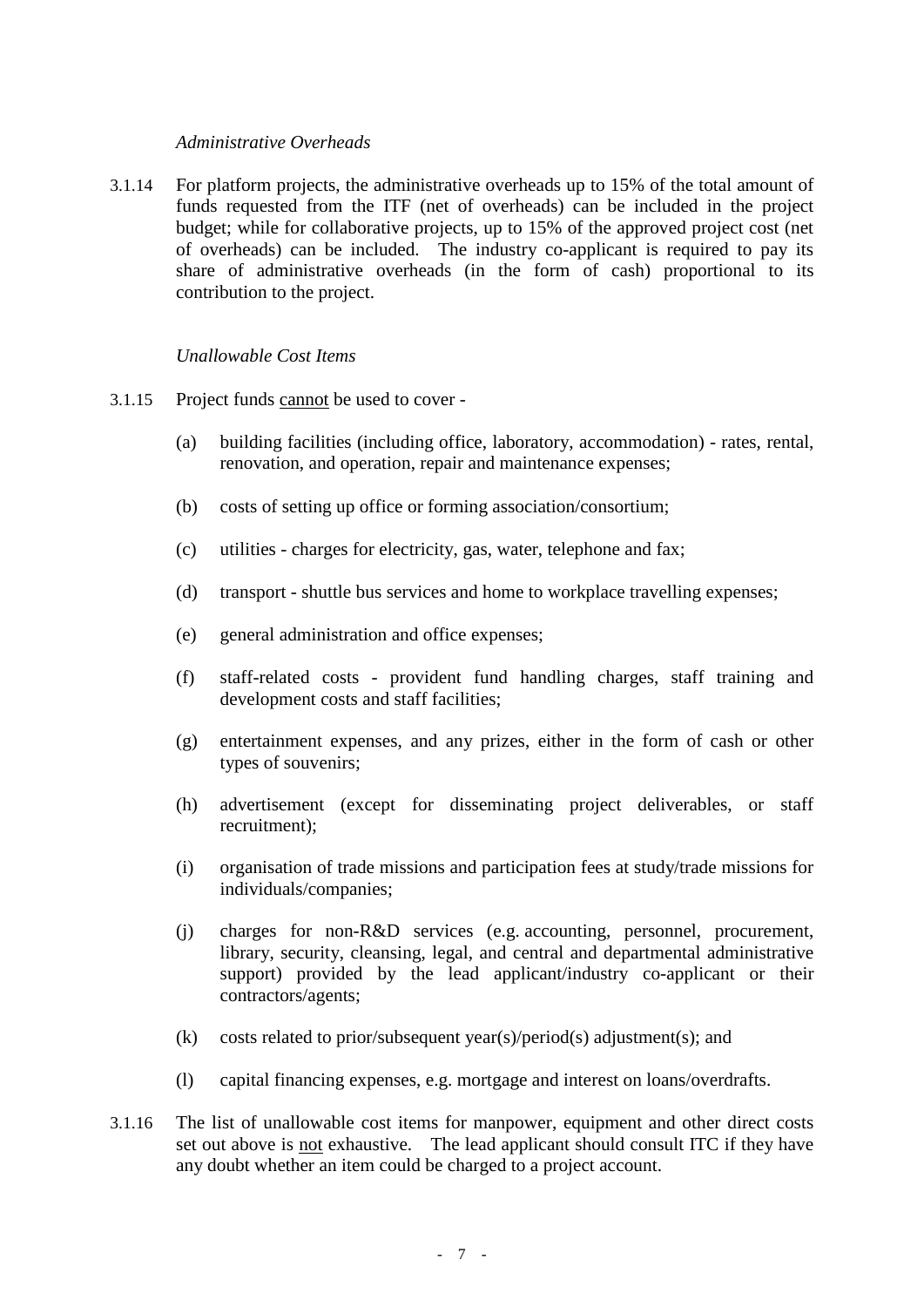## *(4) PROJECT MONITORING AND DISBURSEMENT OF GRANTS*

#### 4.1 *Progress and Final Reports*

4.1.1 Upon project completion or termination of the project agreement, the lead applicant is required to submit progress report(s) and a final report **strictly** against the stated milestones for approval according to the reporting schedule as set out in the project agreement or any subsequent revised submission schedule(s) as prescribed by ITC. All reports should be prepared in the standard format and submitted electronically through ITCFAS. Any non-compliance of reporting requirements (e.g. delay in submission of report(s), report quality not to the satisfaction of ITC) may affect the lead applicant's future applications for funding support from ITC. If the lead applicant has encountered difficulties and an extension of the report submission is required, he or she should seek prior agreement from ITC. Upon ITC's request, the lead applicant is also required to provide timely clarification and/or supplementary information to substantiate the content of the report. ITC may organise visits or progress review meetings to examine the progress of a project.

#### 4.2 *Project Steering Committee under Collaborative Projects*

4.3 A steering committee shall be established to monitor the project progress, endorse progress report(s)/final report, and financial statements and audited accounts of the project before their submission to ITC. The committee should comprise project before their submission to ITC. representatives of the lead applicant, industry co-applicant and the implementing organisation (if applicable) and should meet at least once every six months. Representatives from the lead applicant should not be directors/shareholders/management team members of the industry co-applicant. The lead applicant and the industry co-applicant should jointly submit to ITC regular progress report(s) and/or a final report on the project, including the minutes of the steering committee meetings.

#### 4.4 *Disbursement of Grants*

- 4.4.1 Disbursement of grants to the lead applicant will be made by instalments, which will be contingent upon, among others -
	- (a) production of receipt(s) or other record confirming payment of industry sponsorship and other sources of financial contribution to the project within the specified timeframe, if any; and
	- (b) satisfactory progress has been made in the previous reporting period, e.g. the project is able to meet the prescribed milestones and ITC is satisfied with the progress, etc.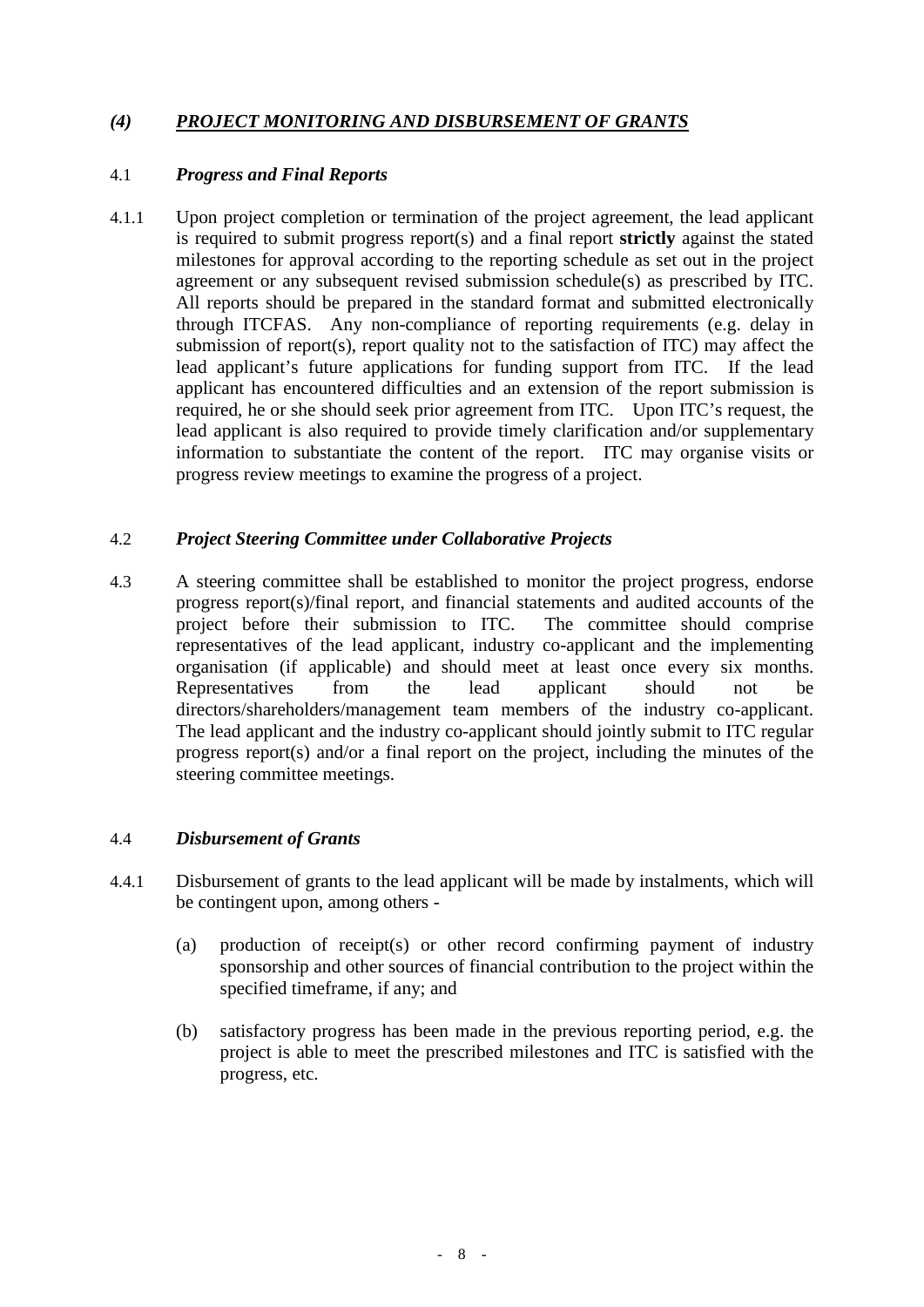#### 4.5 *Final Report*

4.5.1 Upon receipt of the final report, ITC will assess the effectiveness of the project by comparing the project results against its original objectives and targets (both technical and financial) as set out in the project proposal. Upon request, the lead applicant is required to provide timely clarification and/or additional information to substantiate the content of the final report, or be invited to present the project results.

#### 4.6 *Audited Accounts*

- 4.6.1 The lead applicant is required to submit to ITC annual and/or final audited accounts. The financial statements for progress report(s) and annual audited accounts of each project can be prepared on either *accrual* or *cash* accounting basis. However, the financial statements for the final report and the final audited accounts of each project have to be prepared on *accrual* basis.
	- (a) Annual audited accounts made up to 31 March each year should be submitted on or before 30 June of that particular year. The first annual audited accounts may cover more than 12 months but not more than 18 months. The last annual audited accounts can be waived if it covers not more than 18 months.
	- (b) Final audited accounts covering the period from project commencement date to project completion date or termination date of the project agreement should be submitted within three months from the approval date of the Final Report or termination date of the project agreement.(For details, please refer to the reporting and submission schedules as specified in the project agreement.)
- 4.6.2 If the lead applicant has encountered difficulties and an extension of the audited accounts submission is required, he or she should seek prior agreement from ITC. Upon ITC's request, the lead applicant is also required to provide timely clarification and/or supplementary information to substantiate the content of the audited accounts.

## 4.7 *Suspension or Termination of Funding Support*

- 4.7.1 ITC may terminate a project or withhold the disbursement of ITF grants at any time for reasons which include, inter alia, overdue sponsorship, a lack of progress of the project against the agreed milestones, slim chance of completion of the project in accordance with the project proposal, the original objectives of the project being no longer relevant to the needs of the industry as a result of material change in the circumstances, the objectives and relevance of the project having been overtaken by events, or ITC seeing fit to terminate the project in public interest.
- 4.7.2 The financial position reported in each annual and/or final audited accounts should tie in with the technical progress/results of that reporting period(s)/year(s).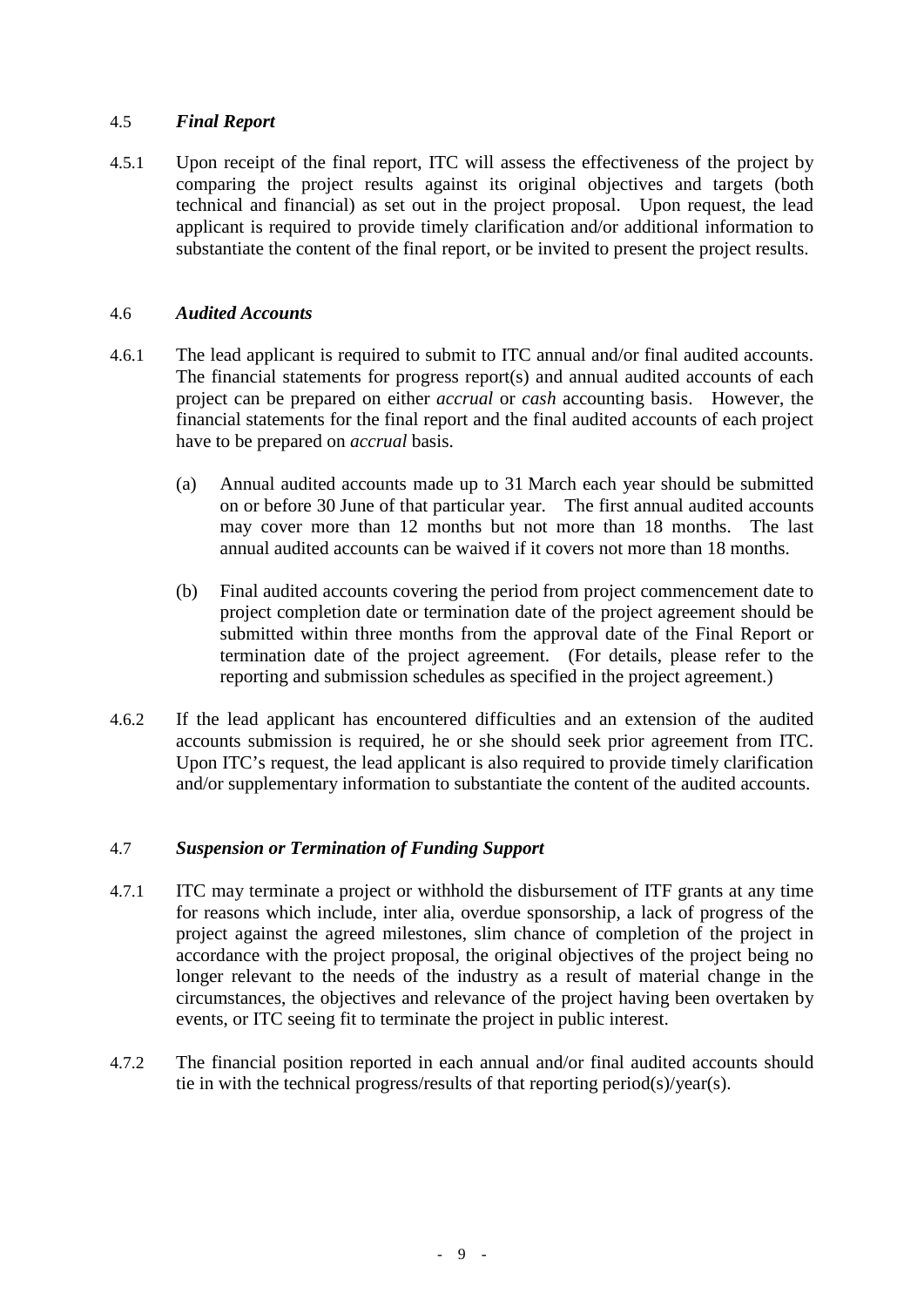## 4.8 *Return of Residual Funds*

4.8.1 Upon project completion or termination and submission of the final audited accounts, or on a date as specified by ITC, the lead applicant should return to the Government all residual funds and any interest income (or the Government's portion of the residual funds calculated in proportion to the percentage specified in the project agreement) remaining in the project account.

#### 4.9 *Post-Project Evaluation Report*

4.9.1 For platform projects, the lead applicant should submit through ITCFAS a post-project evaluation report to ITC two years after project completion to report on the efforts in publicising and technology transfer of the project deliverables and to provide quantitative measurement on the adoption of the project results by the industry. While for collaborative projects, the report should be submitted to ITC one year after project completion. The report should be prepared in the format specified by ITC. ITC will take into account the outcomes of the R&D work and the post-project evaluation in considering future applications from the same applicant or the same project coordinator. If considered necessary, the lead applicant should submit another post-project evaluation report to ITC five years after project completion.

## *(5) PROCUREMENT AND RECRUITMENT*

#### 5.1 *Procurement Procedures*

5.1.1 The lead applicant and the implementing organisation(s) (if applicable) should ensure that all procurements for goods and services are carried out in an open and fair manner and must comply with the procurement procedures as specified in the project agreement. Any exceptions will require the approval of ITC.

## 5.2 *Hiring of Project Staff*

5.2.1 The lead applicant is required to abide by the principle of openness and competitiveness in hiring staff for the approved project. The project staff so employed should not be directors/shareholders/management team members of the industry co-applicant under collaborative projects.

## *(6) DISSEMINATION OF R&D RESULTS*

#### 6.1 *Dissemination of R&D Results and Acknowledgement*

6.1.1 For platform projects, the lead applicant should try to publicise the project results or any events related to the project through publications, seminars, workshops, conferences and exhibitions, etc., and make available the technologies or intellectual property to interested parties in an open, transparent and non-exclusive manner. Where appropriate, the lead applicant should also try to generate income during the